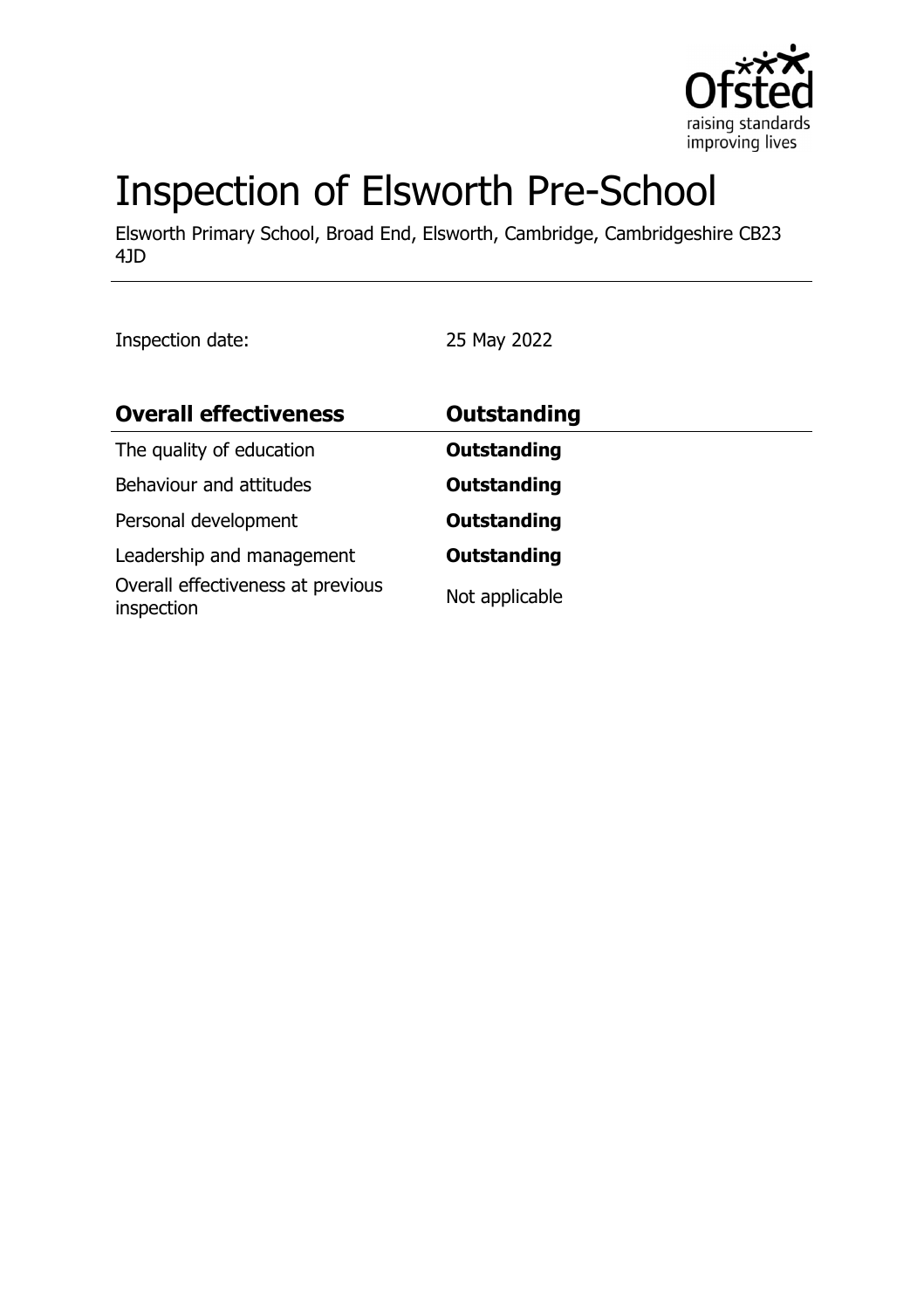

# **What is it like to attend this early years setting?**

#### **The provision is outstanding**

Children are exceptionally confident and thrive in the pre-school. They have formed very strong bonds with their key person. This provides the security for children to become absorbed in their learning and play. Children know that practitioners will help them if they need it and say that their special person 'helps to make them feel better'. Children eagerly share their thoughts about their experiences and say what they like to do at the pre-school. They take visitors on a tour to show them the resources. Children point out the den and explain they can go in to read, play or if they feel sad.

Children's behaviour is exemplary. They have a high level of regard for their friends, practitioners, and visitors. Practitioners foster this through a relentless drive to promote children's emotional well-being and kindness. Children are supremely self-sufficient and adept at doing things for themselves. They readily put their shoes on and fasten them with ease. Children have very good language skills for their age and use them very effectively to communicate their ideas as they play. Practitioners revisit subjects to check children's understanding. They engage children in conversation and skilfully encourage them to think, question and make decisions.

#### **What does the early years setting do well and what does it need to do better?**

- Practitioners implement an inspiring curriculum that builds on children's interests and helps to ensure that they all make the progress they are capable of. Practitioners have high expectations for children. They praise children's efforts when they have worked hard to achieve a goal or persevered with a difficult task. This helps build children's resilience and confidence in their abilities that encourages a positive attitude to learning.
- Children become engrossed in very well-read books. They remember story of 'The Queen's Hat' and that the person who wrote the book is called an author. Children join in enthusiastically, making up words to rhyme with corgi. They know that the word favourite 'means something that you like best'.
- The leadership and management of the pre-school are excellent. The new manager is very well supported by the management committee. She has high expectations for all practitioners and empowers them to continually develop their skills and knowledge. Practitioners report that morale is high and how they are extremely motivated to provide the very best early years' experience for children.
- Practitioners place great value on encouraging children's communication and language. Children are exceptionally confident speakers and are developing an impressive vocabulary. Practitioners check that children are listening and give them the time they need to process the question. Children recall knowledge that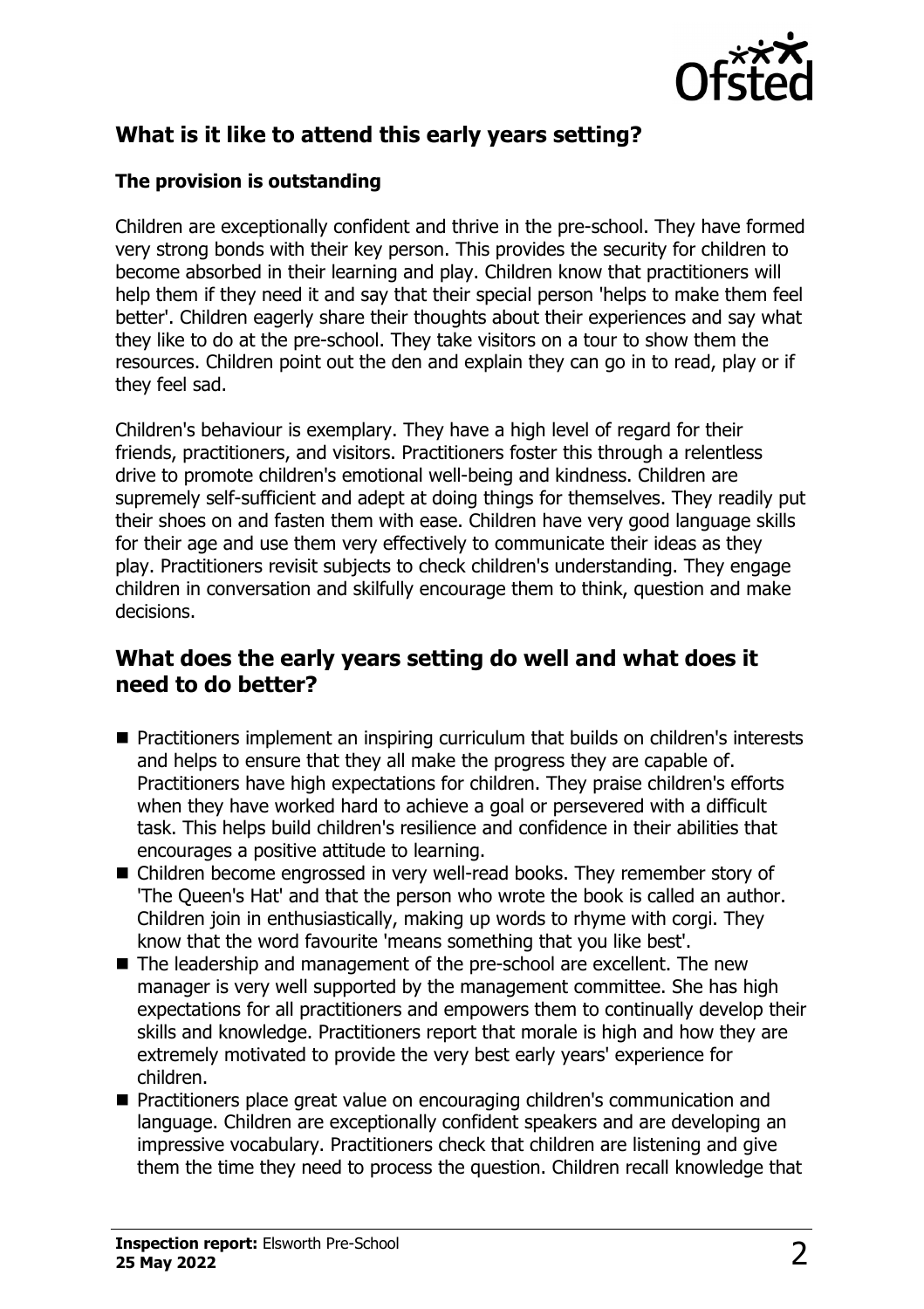

they have learned and confidently explain, 'Bees are pollinators. They move pollen to help flowers grow.'

- Children, including those with special educational needs and/or disabilities, make excellent progress. Practitioners have a superb understanding of what each child already knows and what they need to learn next. They work closely with parents and other agencies to make sure that children receive the support they need to help them be successful learners.
- Practitioners have a detailed knowledge of their key children. They use information from their observations of children to guide their planning to ensure children make the best possible progress. Practitioners are skilled at knowing when to intervene in children's play and when to stand back. This expert teaching means children persevere and have the confidence to keep trying.
- $\blacksquare$  Children thrive in the outdoor area. They fill up jugs and pots with water, carrying them to the dry mud patch. Children experiment to see how deep they can make the muddy hole. They thoroughly enjoy jumping up and down in the puddles. Children take turns to drop pebbles down lengths of drainpipe. They ride around confidently on balance bicycles and competently climb up the wooden frame.
- $\blacksquare$  Partnership working with parents is exceptional. Parents say that their children have thrived in the pre-school. They praise the practitioners and say, 'It's not just a job to them but a passion.' Parents feel they are extremely well informed about their children's learning and that practitioners are approachable and always have time for them.

# **Safeguarding**

The arrangements for safeguarding are effective.

Practitioners have a deep knowledge of safeguarding. They understand what they must do should they have any concerns about children's well-being. Practitioners complete training to develop their knowledge of safeguarding issues. The manager regularly checks that practitioners understand their role in safeguarding, and they regularly discuss any new knowledge. Robust recruitment and vetting arrangements are in place to help ensure that all adults working with children are suitable. Practitioners help children to understand about keeping safe and help them to manage risks as they play. The pre-school is an environment where children know they can talk to practitioners and where they feel safe.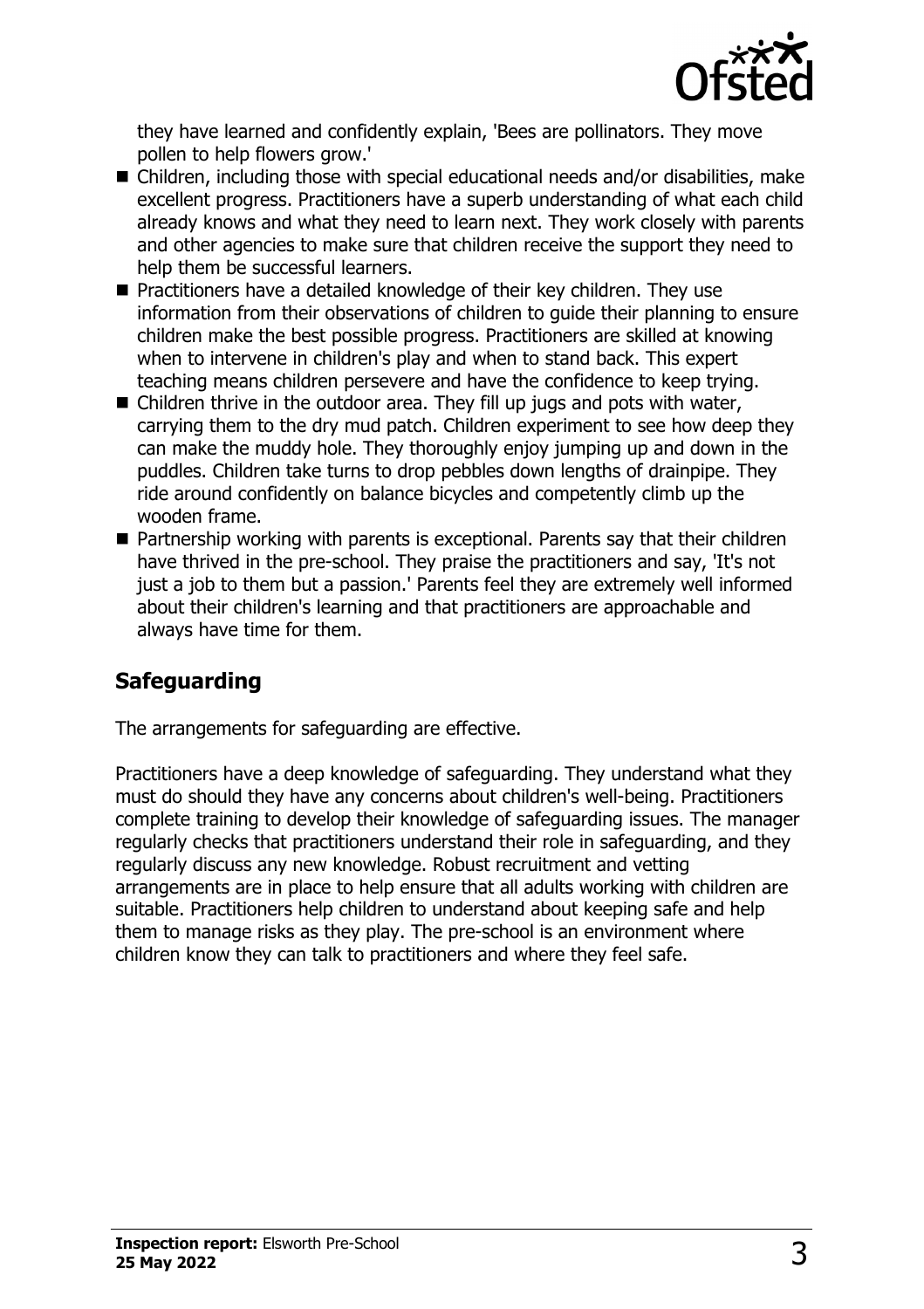

| <b>Setting details</b>                              |                                    |
|-----------------------------------------------------|------------------------------------|
| Unique reference number                             | 2533218                            |
| <b>Local authority</b>                              | Cambridgeshire                     |
| <b>Inspection number</b>                            | 10243340                           |
| <b>Type of provision</b>                            | Childcare on non-domestic premises |
| <b>Registers</b>                                    | Early Years Register               |
| Day care type                                       | Sessional day care                 |
| Age range of children at time of<br>inspection      | $2$ to 4                           |
| <b>Total number of places</b>                       | 20                                 |
| Number of children on roll                          | 18                                 |
| Name of registered person                           | Elsworth Pre-School Cio            |
| <b>Registered person unique</b><br>reference number | 2533217                            |
| <b>Telephone number</b>                             | 01954 268050                       |
| Date of previous inspection                         | Not applicable                     |

## **Information about this early years setting**

Elsworth Pre-School registered in 2019. The pre-school employs five members of childcare staff, all of whom hold appropriate early years qualifications, including the manager who has level 6. The pre-school opens from Monday to Friday, term time only. Sessions are from 8.30am until 2.55pm. The pre-school provides funded early education for two-, three- and four-year-old children.

### **Information about this inspection**

#### **Inspector**

Emma Bright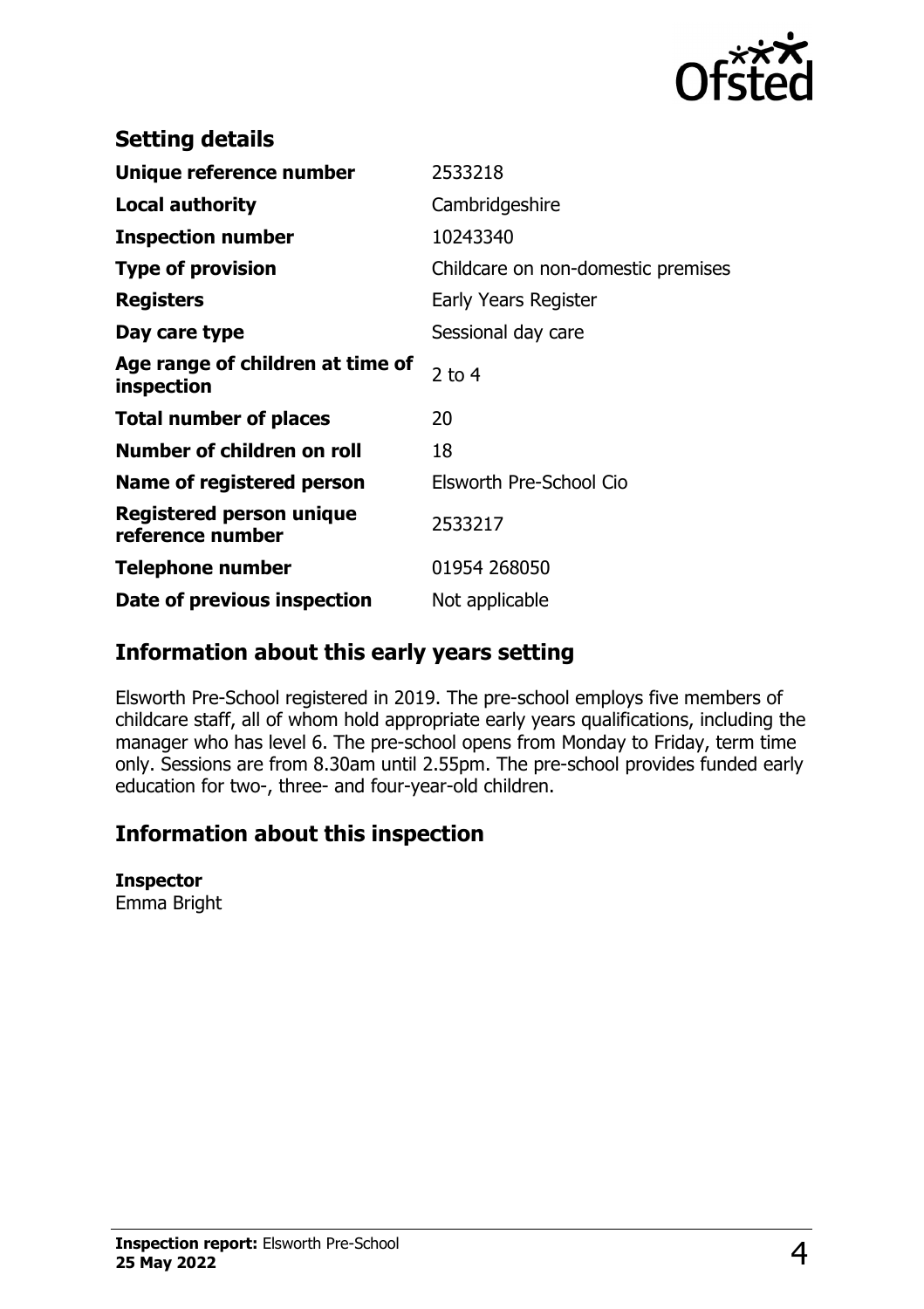

#### **Inspection activities**

- $\blacksquare$  This was the first routine inspection the provider received since the COVID-19 pandemic began. The inspector discussed the impact of the pandemic with the manager and has taken that into account in their evaluation of the pre-school.
- $\blacksquare$  The manager and the inspector completed a learning walk together to discuss and understand how the early years provision and the curriculum are organised. The inspector completed a joint observation with the manager.
- $\blacksquare$  The inspector observed activities indoors and outside and assessed the impact these have on children's learning. She had discussions with practitioners at appropriate times during the inspection.
- $\blacksquare$  Children told the inspector about their friends and what they like to do when they are at pre-school.
- $\blacksquare$  Parents spoke and gave written feedback to the inspector about their views of the pre-school.
- $\blacksquare$  The inspector met with the manager, and with members of the committee to discuss the leadership and management of the pre-school.
- $\blacksquare$  Relevant documentation was reviewed by the inspector, including the accident record and evidence of the suitability of adults working in the pre-school.

We carried out this inspection under sections 49 and 50 of the Childcare Act 2006 on the quality and standards of provision that is registered on the Early Years Register. The registered person must ensure that this provision complies with the statutory framework for children's learning, development and care, known as the early years foundation stage.

If you are not happy with the inspection or the report, you can [complain to Ofsted](http://www.gov.uk/complain-ofsted-report).